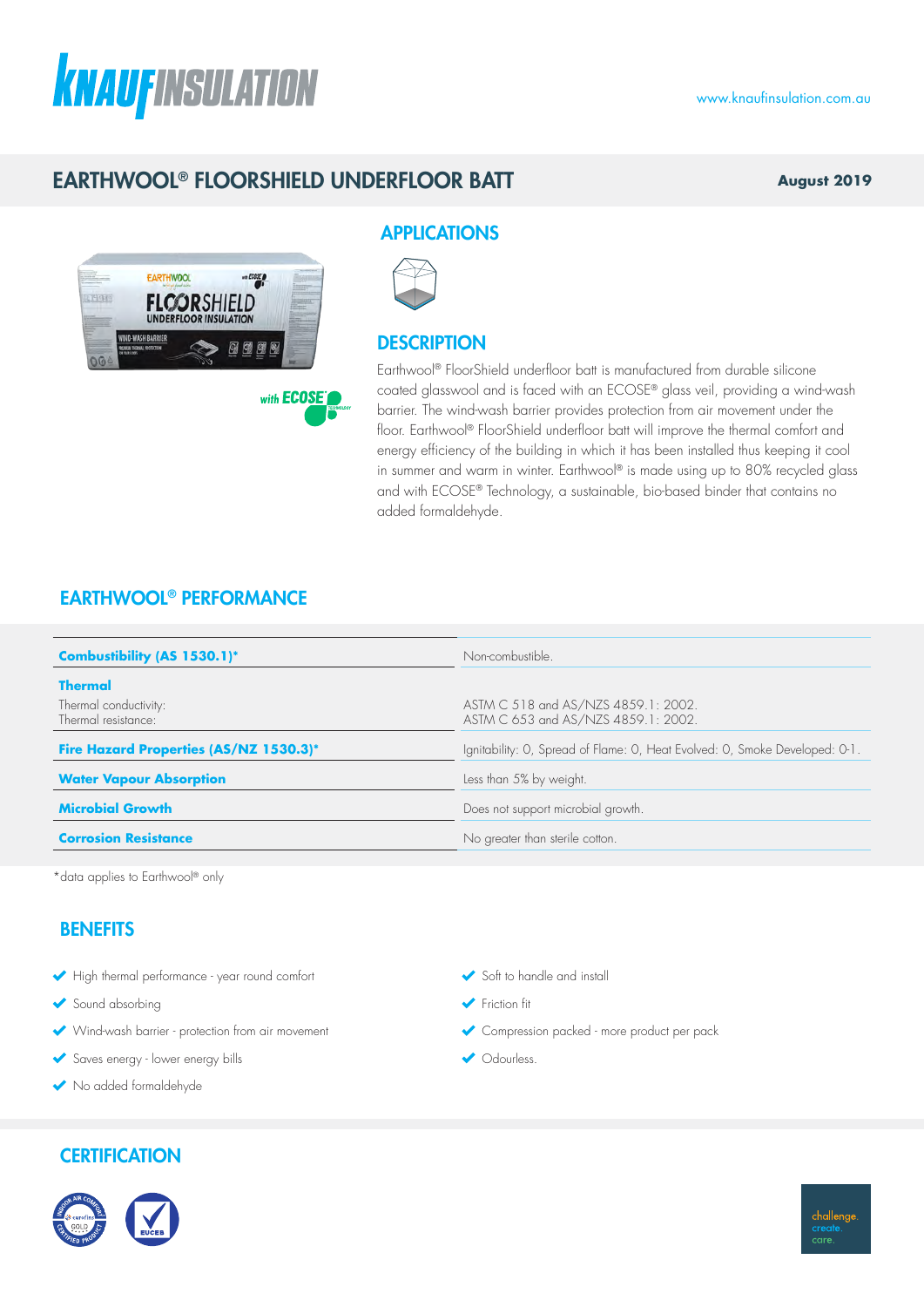# **KNAUFINSULATION**

# EARTHWOOL® FLOORSHIELD UNDERFLOOR BATT **August 2019**

## ADDITIONAL INFORMATION

#### **Specification Guide**

The underfloor insulation shall be Earthwool® FloorShield underfloor batt with silicone coated glasswool R\*, \*mm thick. CFC/HCFC free, zero ODP & GWP, glasswool insulation with high post-consumer recycled glass content and with ECOSE® Technology. It will be manufactured under Quality Assurance Standards ISO 9001:2008 and ISO 14001:2004 by Knauf Insulation and shall be installed in accordance with the instructions issued by them. \*architect to insert details of products used.

#### **Specification Compliance**

AS/NZS 4859.1: 2002 Materials used in the Thermal Insulation of Buildings Earthwool® FloorShield underfloor batt will contribute to compliance with the Building Code of Australia (BCA) requirements.

#### **Bio-solubility**

The formulation used for Earthwool® insulation has been independently assessed to meet the requirements of the stringent Note Q standard (and is therefore consistent with the highest Australian and New Zealand industry standards), and also assessed by Knauf Insulation against the criteria of the Australian Safety and Compensation Council ASCC Approved Criteria for Classifying Hazardous Substances [NOHSC: 1008 3rd Edition]. As a result of this assessment, Earthwool® insulation is not classified as hazardous according to the NOHSC criteria.

#### **Proven Performance**

- Wind-wash barrier for improved thermal performance.
- Preferred by professional installers concerned with quality, appearance and productivity.
- Excellent acoustical properties reduce sound transmission.

#### **Durability**

- Earthwool® insulation is odourless, rot proof, hydrophobic, does not sustain vermin and will not encourage the growth of fungi, mould or bacteria.
- Silicone treated glasswool to provide excellent durability.
- 15 year warranty.

#### **Superior Handling**

- Highly resilient insulation recovers quickly to full thickness for a snug fit and superior finished aesthetics.
- Consistent quality materials feel good, cut easily and install fast.
- Low dust for easier handling and increased productivity.

#### **Convenient Packaging, Easier Handling**

- Earthwool® insulation is packaged in a strong, white film that offers excellent protection from abuse, dust and moisture.
- Earthwool® insulation packages feature easy to follow installation instructions.
- MasterBag insulation units (containing multiple packs) ensure reduced handling costs with improved compression more square metres per bag, more square metres per truck load, fewer trips to the job site and less warehouse space for storage.

#### **Superior Service and Support**

- Knauf Insulation is totally focused on providing first class customer service, producing high quality product and 'on time in full' deliveries.
- Knauf Insulation supports a professional network of distributors and re-sellers in order to service a growing insulation market.
- Knauf Insulation is committed to providing a comprehensive range of relevant sales and marketing literature and web-based technical information to support specifiers and customers.